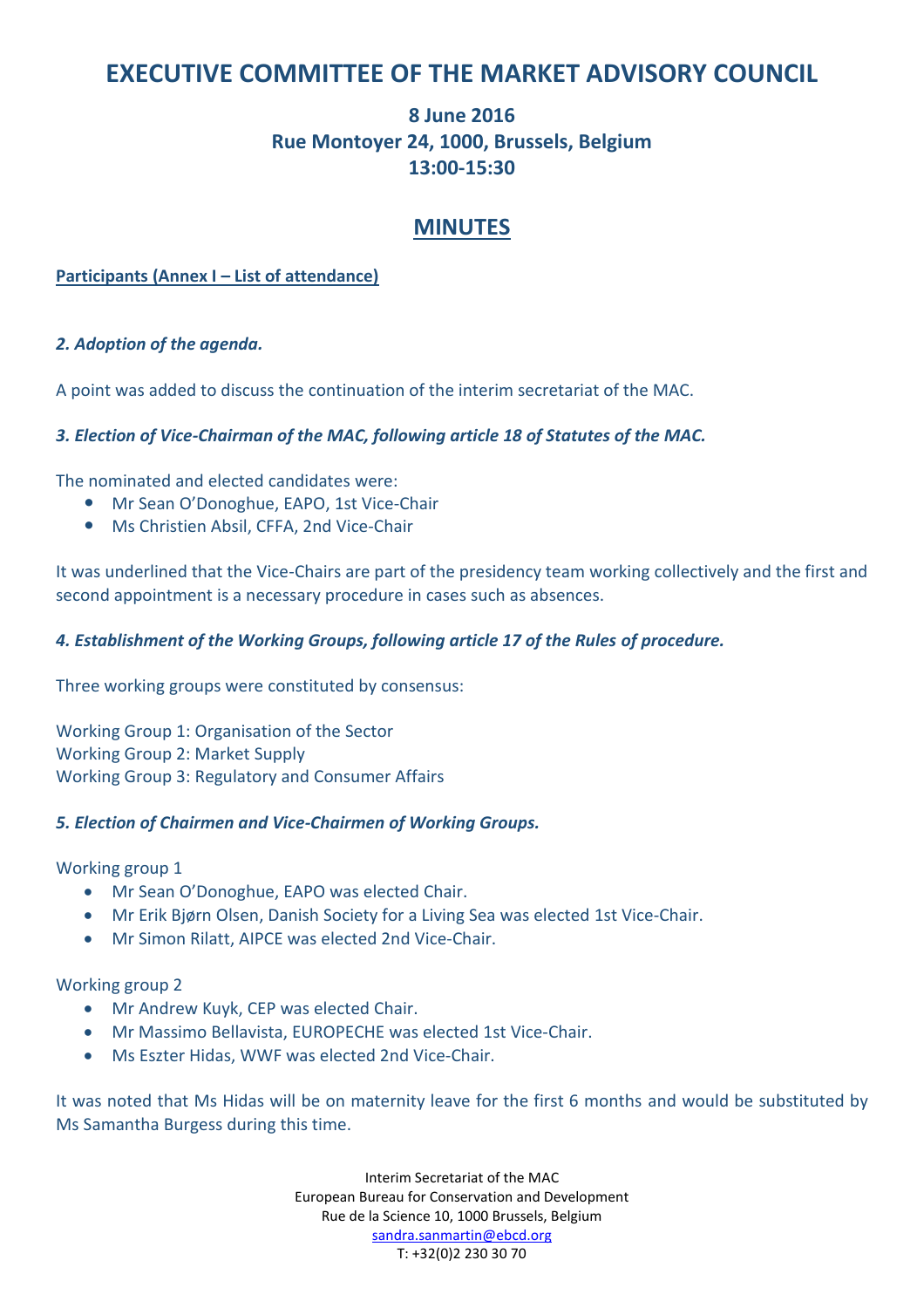Working group 3

- Ms Agnes Lisik, OCEANA was elected Chair.
- Mr Pierre Commere (AIPCE) was elected 1st Vice-Chair.
- Pim Visser, EAPO was elected 2nd Vice-Chair.

It was decided by consensus that since there is no provision on the Statutes and Rules of Procedure on the term of appointment or renewal of the Chair and Vice-chairs of Working Groups, these will be appointed for three years unless the Executive Committee decides otherwise.

EAPO proposed, with regards to the appointment of rapporteurs, that this would be decided under the working group itself rather than the Executive Committee. This was accepted by consensus.

#### *6. Secretariat*

The Chairman thanked Seafish for funding the preparatory phase helping the MAC moving forward. He proposed that EBCD continues to temporarily provide the Secretariat until a call for tender is launched in the future (expected January 2017). The Executive Committee agreed by consensus that EBCD will continue providing the Secretariat.

CFFA raised concern that EBCD is providing the temporary secretariat while also being a member of the MAC and proposed for EBCD to become a member once it has been decided who will be appointed secretariat.

Commission clarified that the Secretariat cannot be member of the MAC but can be member of any other Advisory Council.

EBCD agreed on temporary refraining from their active membership of the MAC (both the GA and the ExCom) until EBCD is dismissed as Interim Secretariat, since the Secretariat cannot be member of the AC. Once the call for tenders is released, EBCD will take again its seats on the MAC, should it not be selected as the official Secretariat.

#### *7. Any other business*

The next meeting is scheduled in September or October.